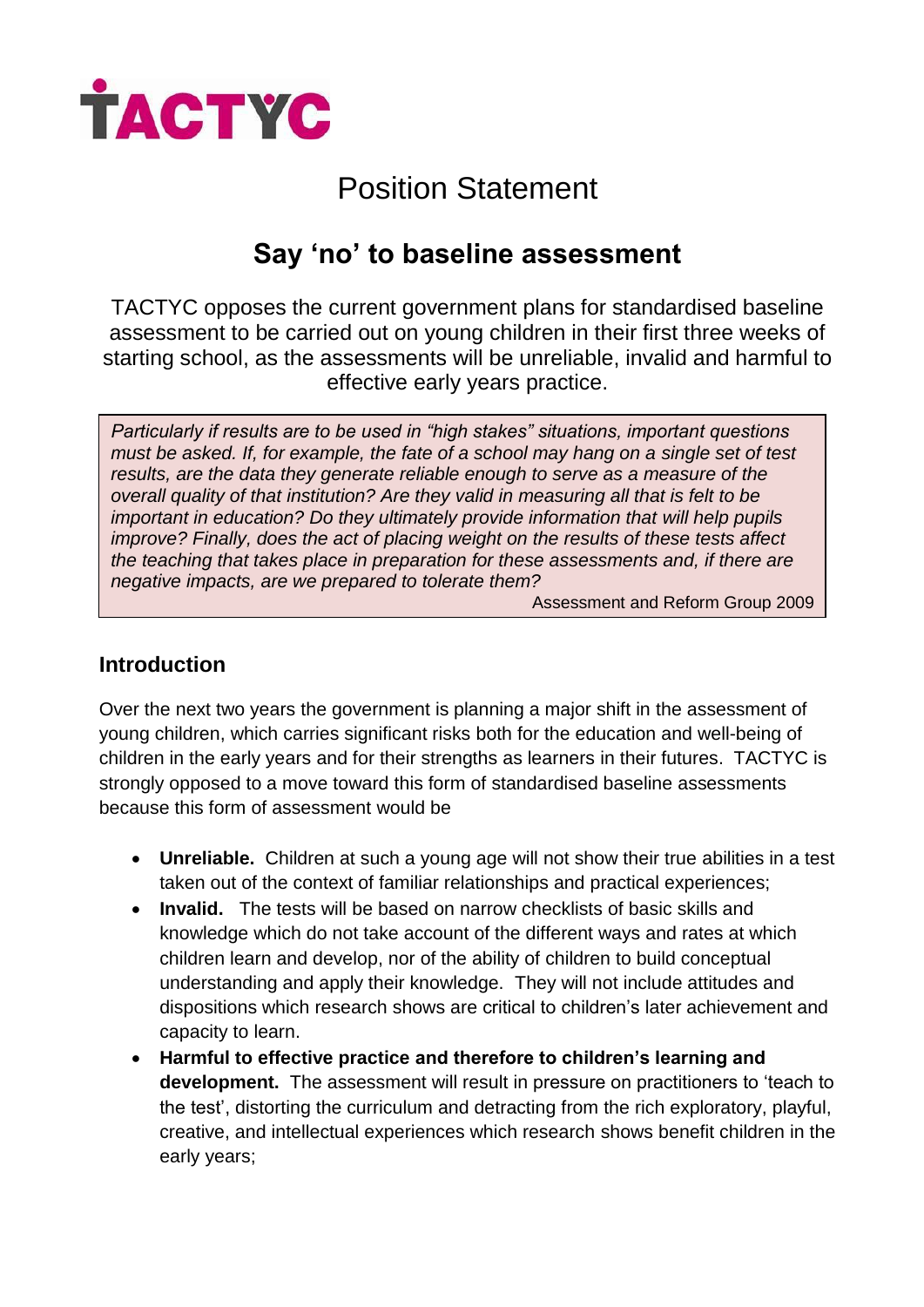**Harmful to the home learning environment.** Parents will be misdirected in terms of the most important markers of their child's progress and attainment, toward supporting narrow measures rather than engaging in the responsive, playful interactions which best support children's well-being and learning.

## **Background**

The Department for Education intends to introduce baseline assessment of children on entry to full-time school, in reception classes for most children at the age of four. Steps are currently being taken to identify a number of nationally approved baseline assessment tests. While use of the commercially produced baseline tests will be optional for schools from September 2015, there will be heavy pressure to institute baseline testing from Ofsted whose inspection judgements will be linked to evidence in this form. The use of the currently statutory Early Years Foundation Stage Profile (EYFSP), which is not a test but a rounded assessment of children's development based on observation over time, is scheduled to become optional from September 2016.

The stated rationale for baseline testing rests in accountability of primary schools, with the baseline purporting to enable schools to show how much progress children have made from their initial starting points by the time they leave the primary years. While any iudgement of school effectiveness must clearly take into account the 'value-added' factor based on children's varied starting points, the proposals for baseline assessment are developed from a view of learning dominant in primary education, focussing on only a narrow range of curricular areas tested at that later phase including language, literacy and maths.

Additionally, a stated purpose of the tests will be to hold early years education providers to account for the extent to which they have prepared children for school. The tests will not provide valid evidence towards such judgements and risk distorting early years education as early years practitioners feel driven to drill young children in rote literacy and numeracy skills.

We echo the words of the Assessment and Reform Group (2009) and ask: 'Are the data generated reliable enough to serve as a measure of the overall quality of an institution? Are they valid in measuring all that is felt to be important in education? Do they ultimately provide information that will help pupils improve? Does the weight placed on the results of these tests affect the teaching that takes place in preparation and, if there are negative impacts, are we prepared to tolerate them?'

## **Baseline tests: the wrong approach for young children**

This proposed baseline assessment essentially pushes a view of learning more appropriate for older children downwards into the early years. The statutory school age is the term *following* a child's fifth birthday (earlier than in most other countries), yet in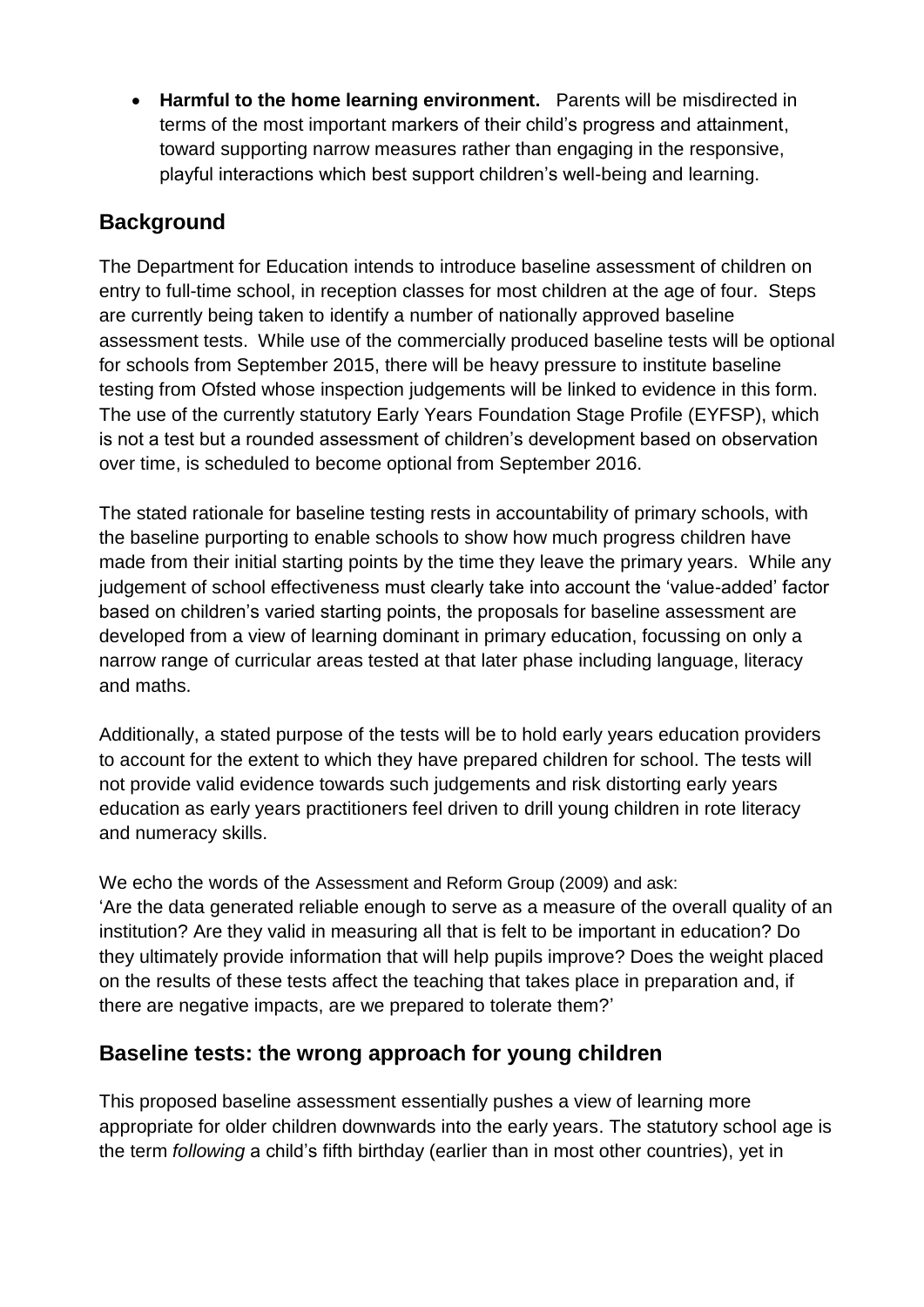England children begin their reception year up to a full year before that point. The EYFS is intended to ensure that children receive an appropriate experience, pedagogy and curriculum, and this must be protected. Children entering the reception class have a statutory entitlement to a full year of experience of the Early Years Foundation Stage (EYFS) ahead of entry to Key Stage 1. Arguably, children who do not reach a good level of development at the end of the Foundation Stage should be offered continuing provision in line with the EYFS principles in Year 1.

Assessment approaches in the EYFS, in contrast to a baseline test, are founded in understanding how young children learn and develop. EYFS assessment requires teachers to employ significant skills in observational assessment over time and across contexts, and to involve parents and carers to gain a full picture of the child's learning dispositions, knowledge, understanding and skills. Rather than tracking a few discrete points of knowledge and skills, the breadth of the EYFS assessment recognises the interconnectedness of children's learning and the foundational aspects of the prime areas (personal, social and emotional development; communication and language; physical development) and the characteristics of effective learning (playing and exploring, active learning, creating and thinking critically).

The idea of an 'objective test' has arisen in response to concerns that pressure on schools to demonstrate value added may bring perverse incentives to downgrade children's earlier attainment. It should be borne in mind, however, that English children are the most tested in the world and the attendant stress of being judged is a contributing factor in the low levels of well-being shown by children in the UK in international comparisons (The Children's Society, 2014; UNICEF, 2011).

The first priority when children enter the reception year is to help each child become a settled and confident member of the class. Only when a young child feels safe, secure and able to trust and depend on others will they be able to engage in learning with confidence, competence and curiosity. Teachers are rightly concerned with forming relationships, socialisation and establishing trust, focusing on the prime areas of learning and development, and understanding and supporting each child as an individual. Testing children at this time would undermine the settling-in process, and cause unnecessary stress for children, worry for their parents and unacceptable pressure for their teachers, diverting teachers' time away from the essential task of helping children to settle happily in their new classroom environment.

Standardised tests will necessarily be conducted on a one-to-one basis according to a set routine, with children individually withdrawn from the group. This procedure would be highly disruptive to attempts to establish a sense of community in the class, and occupy the teacher who needs instead to be aware of and responsive to all children in the class in order to build relationships of trust on which young children's learning depends. For the child the test may be a very uncomfortable experience. However dressed up as 'developmentally appropriate' and 'motivating', the test activities will require the child to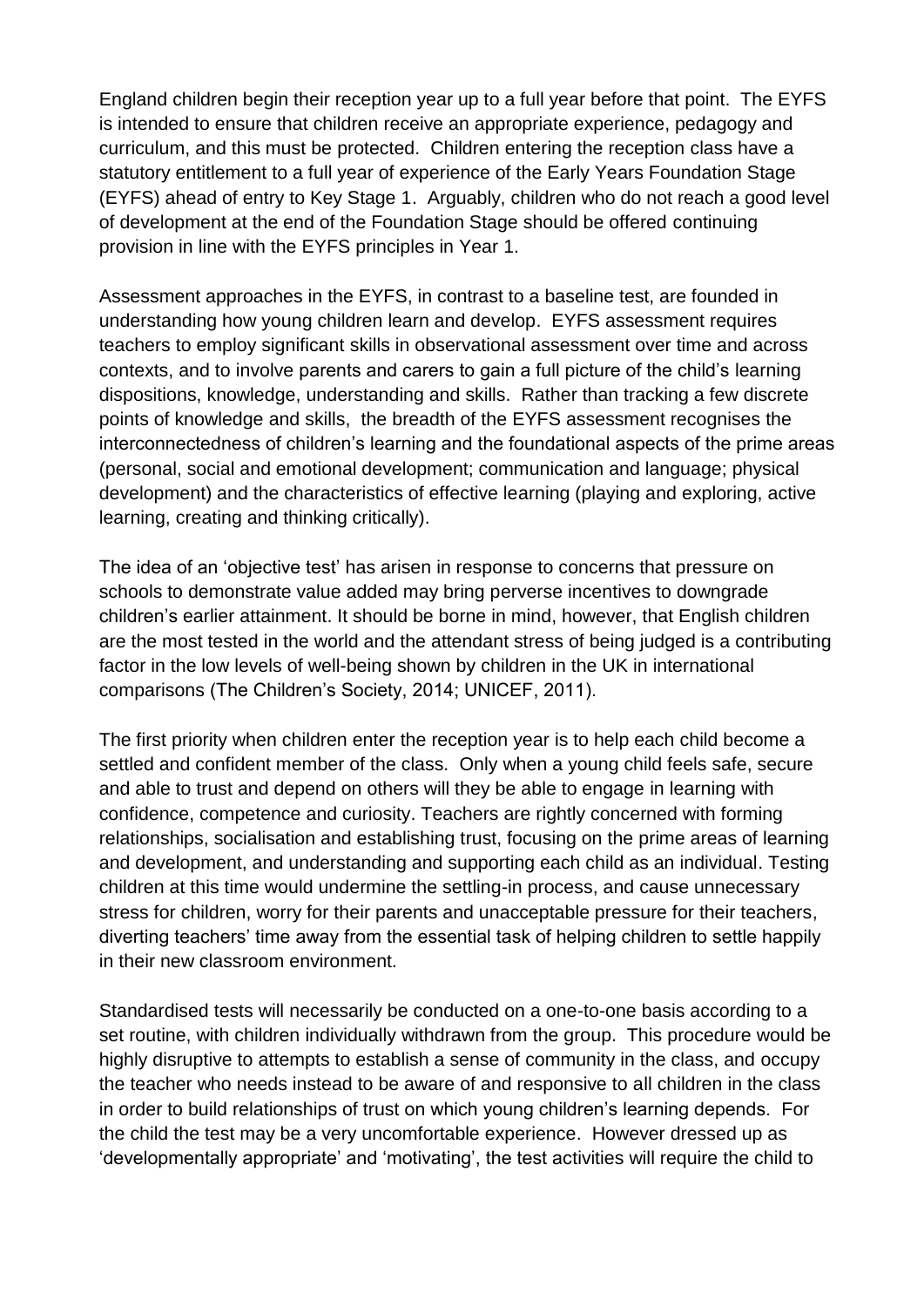participate in an adult-dictated sequence, far removed from the reciprocal interactions in an informal atmosphere with familiar and trusted adults that enable a child to relax and participate freely to the best of his/her ability.

Such tests are not in line with current thinking and practice internationally, e.g. in a review of international research on early years assessment, the National Council for Curriculum and Assessment (NCCA), Ireland, stated that relationships are central to such assessments and that they should be authentic.

'Assessment of early learning and development is informal, carried out over time, and in the context of the child's interactions with materials, objects and other people. It is most effective when it is authentic in the sense that it takes place in real-life contexts where it is embedded in tasks that children see as significant, meaningful and worthwhile. Play is a key part of children's learning and development and thus an important part of the assessment process. Informal assessments, carried out as children engage in experiences they see as relevant and meaningful, are likely to produce the best and most comprehensive picture of early learning and development.' (NCCA ,2008, p.4).

## **Unreliable**

Baseline tests will provide unreliable measures of children's starting points. Research has established that testing at the beginning of the reception year when children are adjusting to the inevitable changes in this major transition leads to highly variable and often depressed results.

The inappropriate context of the assessment for such young children will mean that many children at the start of the reception year, particularly the youngest and children with no previous experience of being in a class or school (e.g. the child who has been placed with a childminder, informal pre-school or day nursery with a small group of other children) are highly unlikely to be able to show the full extent of their capabilities to a teacher with whom they have not yet formed a confident, secure relationship.

Such very early assessment runs the risk of labelling particularly vulnerable children, such as summer-born children or children born prematurely, as 'failing' from the moment they begin formal schooling. They are not failing; they are merely at different stages in their development or are not settled enough in the classroom to disclose their own potential and knowledge. Children with English as an Additional Language (EAL) will also be unable to show their knowledge in a structured test which is reliant on fluency in English.

A further source of unreliability in results will be introduced in those tests which are computer-based, as these will also present a hurdle for children who are relatively unfamiliar with ICT. The 'right/wrong' options in scoring in a computer test cannot match an experienced practitioner's assessment informed by an understanding of what children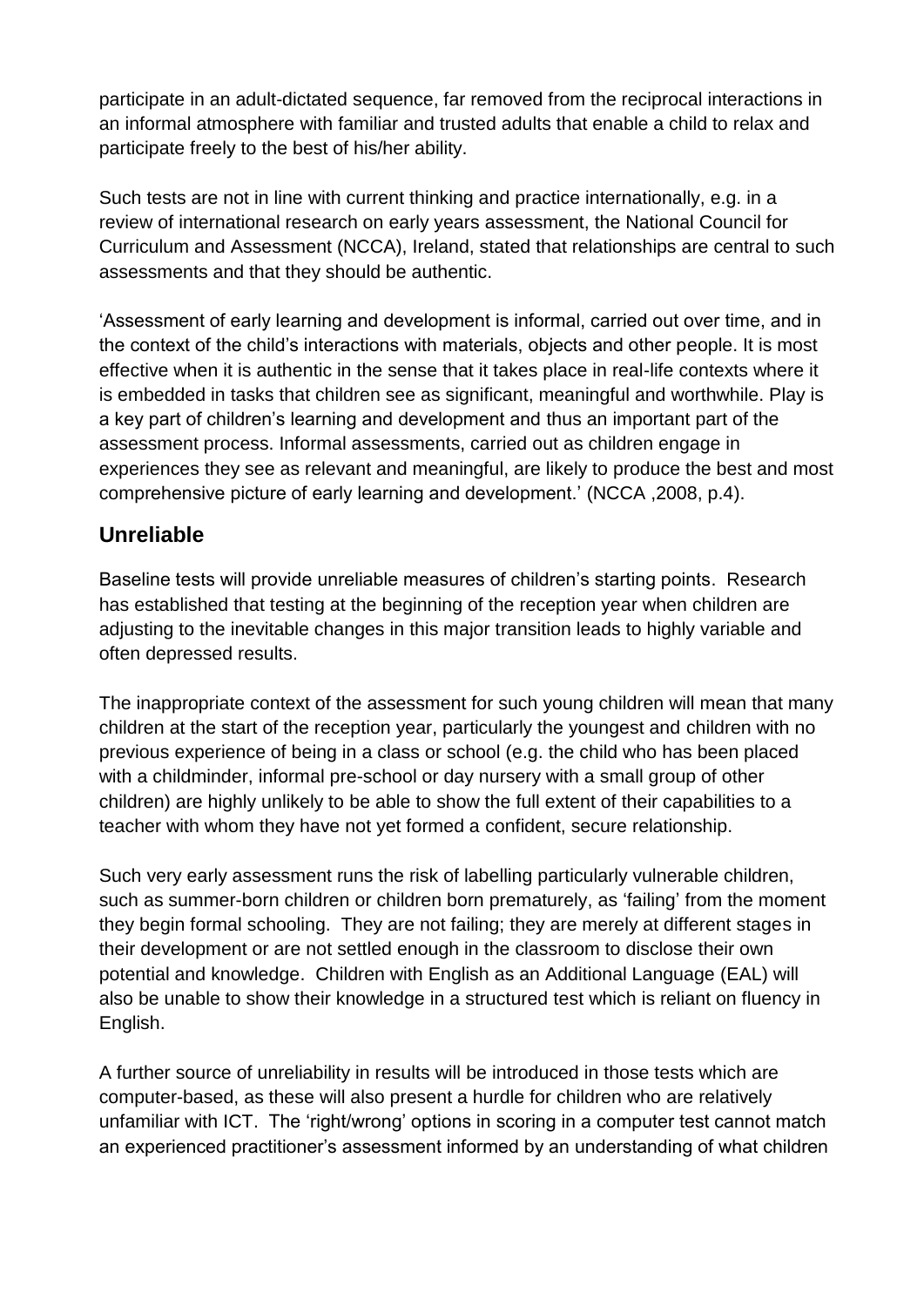can do and understand as demonstrated in their widely varied behaviour and responses within practical play and learning situations.

## **Invalid**

Any measure is only useful if the instrument of measurement is reliable and it measures the right things, and baseline assessment does not meet that criterion. The narrow range of knowledge and skills it covers is not predictive of children's later progress. The DfE baseline criteria currently states 'the majority of the content domain must be clearly linked to the learning and development requirements of the communication and language, literacy and mathematics areas of learning from the EYFS'. While these are important, they are not sufficient as indicators of long-term learning and development.

There are two key issues here: What is predictive of attainment in the primary years, and what elements support longer term success in education and life?

### **Predicting success in the 3 R's**

Schools' accountability lies in children's progress in the tested areas of reading, writing, and mathematics. It may seem obvious that testing what children know in these areas at age 4 and measuring the achievement by a specified end point will be a good measure of how well the primary school has performed. However, this simplistic view of children's learning is in error.

- The baseline tests will reflect aspects of children's previous experience rather than their capacity to learn in the period ahead. Just because a child has been 'schooled' in letters and numbers in the preschool period, for example, does not mean that he or she will become a more able reader than another child who has not yet had that instruction but may very readily master these areas when they are introduced.
- Commercially available assessments are typically checklists of skills and knowledge, which do not take account of the different ways and rates at which children learn and develop, nor of the ability of children to build conceptual understanding and apply their knowledge. An easily administered test is likely to consider skills that can easily be quantified – but which do not count as significant factors in the overall picture of a child's individual learning and development.
- It is not valid to attempt to extrapolate progress expectations in a linear fashion from the early years to the end of Key Stage 2.
	- o Reading, for example, involves much more than just decoding letters, but depends on a broad base of comprehension and knowledge of language, vocabulary, and rich experiences of language and books. Oral language, built through imaginative play and discussion of ideas and life experience, underpins later reading and writing ability. A simple test of letter or word recognition is in no way predictive of later attainment in reading or in English.
	- o Similarly, later maths attainment rests on a basis of understanding properties of shape and space built in block play, using symbols such as graphics used in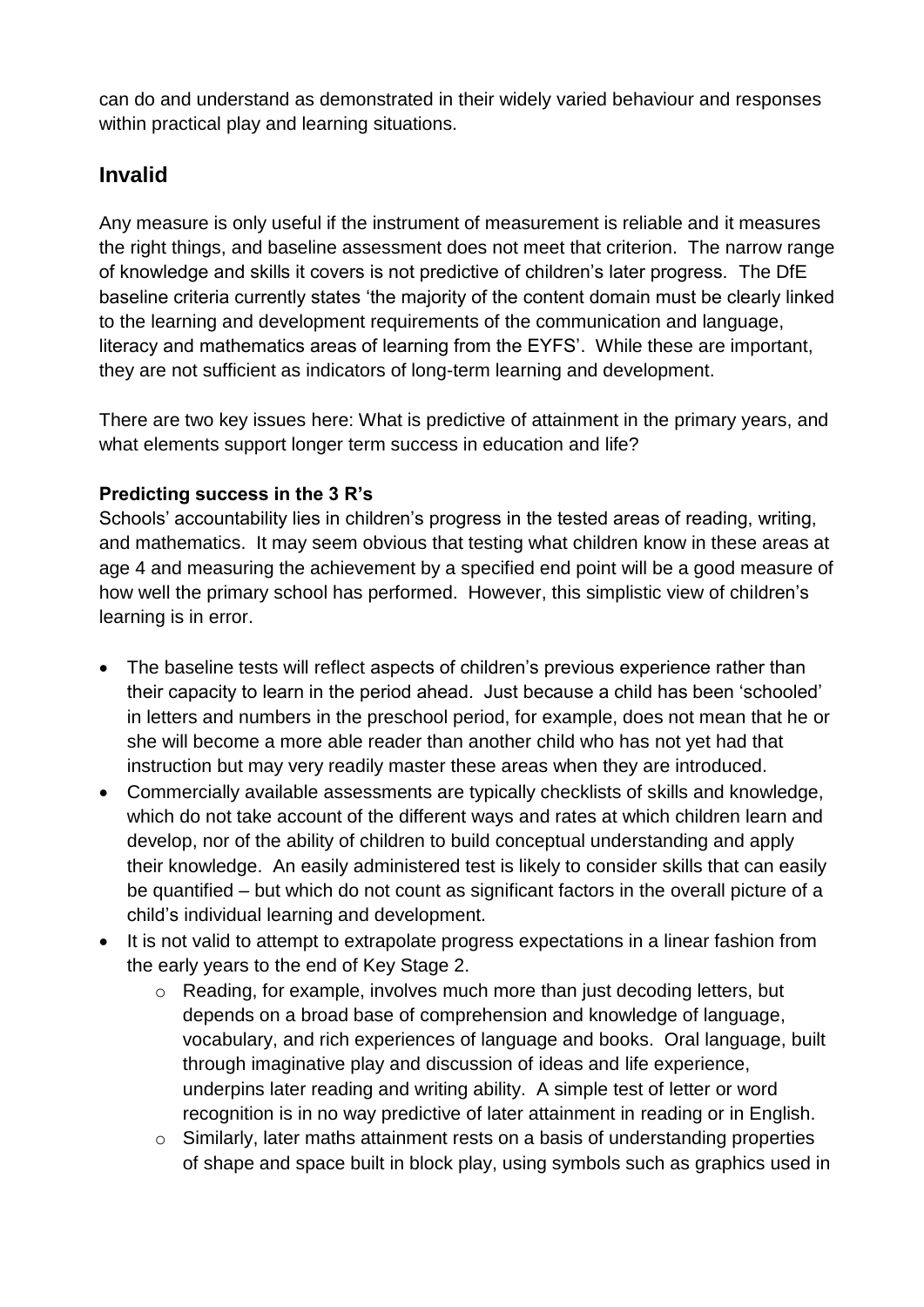role play, problem-solving in play and practical activities, and so on (Carruthers and Worthington 2006; Worthington and van Oers 2016; Worthington and van Oers *submitted*). Attempting to capture outcomes of this complex learning process by matching numerals to a set of objects on a computer screen is simply not appropriate. Young children need to develop their cultural knowledge of mathematics and the social and cultural uses of mathematical signs, symbols and texts (as they should do with writing), and this is best developed through play and real life activities rather than through formal tasks presented outside of meaningful context for the child. Studies show that an emphasis on teacher-directed early maths training hinders rather than promotes later maths learning (Alhberg 2001; Pramling Samuelsson and Maruitzson 1997).

- There is considerable evidence that the development of young children's well-being and attributes as early learners, such as curiosity, motivation, perseverance and independent thinking, are far more important and reliable predictors of later academic achievement. Children in Finland, for example, begin formal schooling up to three years later than in England, following active, play-based provision in their early years; they go on to out-perform British children in later attainment (Bodrova, *et al.* 2007; Ryan and Deci, 2000).
- While early gains in narrow skills involved in literacy and maths can be achieved through early training, these advantages are lost within a few years; this is likely to be attributed to a focus on teaching these skills to the exclusion of wider understanding of the social and cultural basis of literacy and mathematics, explored in meaningful contexts such as pretend play. Children whose experience in the early years has instead supported emotional well-being, cognitive development and self-regulation during play may score less well on early academic tests, but evidence indicates that these children show higher achievement benefits in the longer term (Goswami and Bryant, 2007). Such preschool provision, however, which has supported broader development rather than narrow early academic skills drilling, may be judged to be 'failing' children if only those narrow academic skills are assessed. This risks skewing practice away from what is known to be more effective for children's learning in the long term.

#### **Predicting future success – learners for life**

Judging schools' effectiveness solely by short-term academic results does a disservice to children's futures; it would be doubly unfortunate for this blinkered view to be pushed downward into the early years. An easily administered test is likely to consider skills that can easily be quantified – but which do not count as the most significant factors in the picture of a child's learning and development. It reduces the education to counting what is countable rather than what matters.

Many of the effects of educational experiences on children's outcomes will be seen well into the future, and often will not be directly measurable in the short term. There is a danger of reducing accountability to factors in a child's development which are easily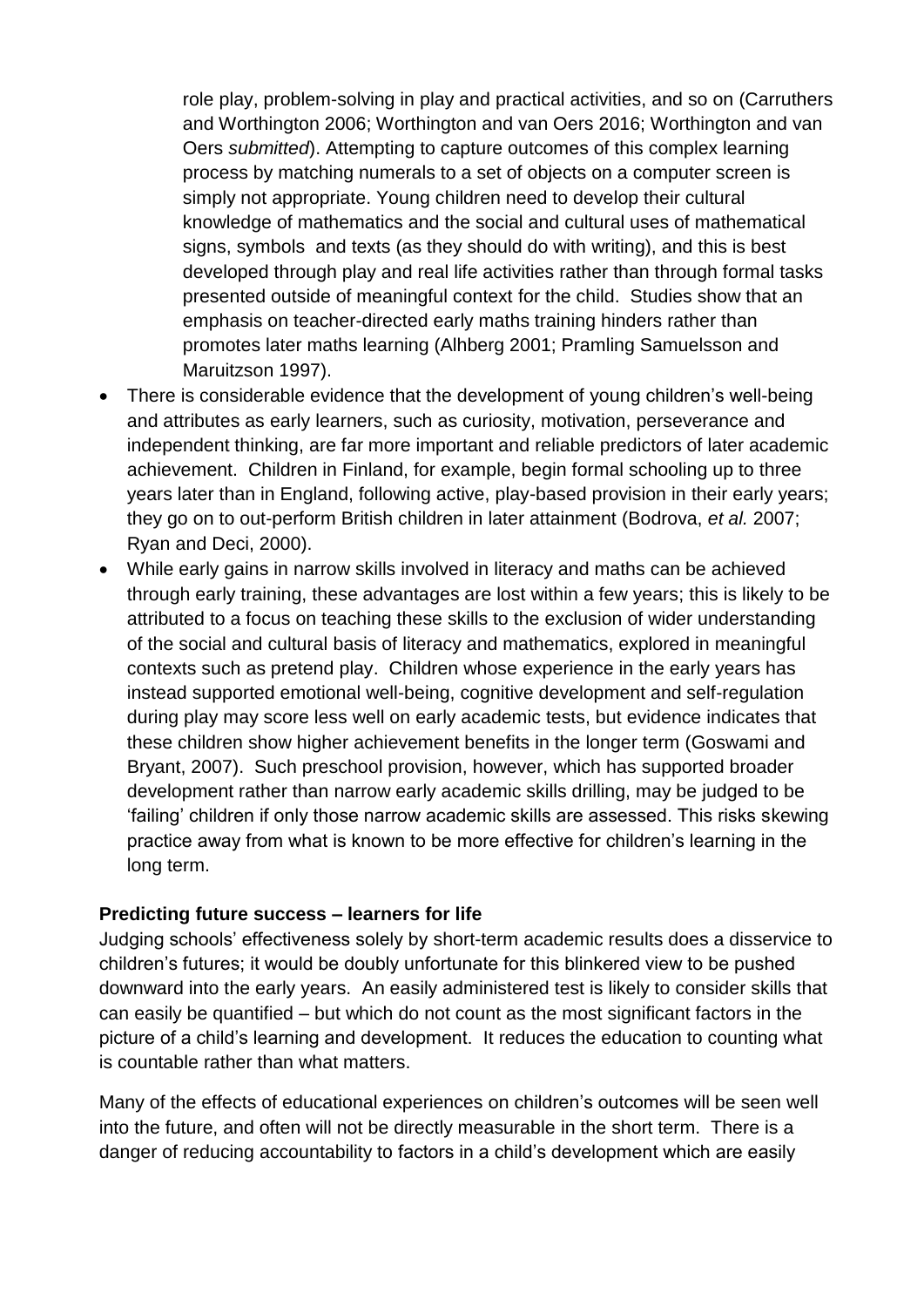quantified, but which research demonstrates are less important in eventual outcomes than factors such as resilience, motivation, creativity and emotional well-being. The desire for accountability will fail children if it depends on taking the measure of less important factors, and making the judgements of impact too soon.

The All Party Parliamentary Group on Social Mobility recently published a 'Character and Resilience Manifesto' describing the key elements in closing the attainment gap as 'a belief in one's ability to achieve, an understanding of the relationship between effort and reward, the patience to pursue long-term goals, the perseverance to stick with the task at hand, and the ability to bounce back from life's inevitable setbacks'. The importance of these elements was confirmed in a recent longitudinal study showing that long-term academic success was predicted most strongly by the ability to maintain attention at age four, and this was not significantly mediated by reading skills at age seven.

Healthy physical development, the development of self-esteem, warm relationships, rich language and communication skills as well as the development of problem-solving and creativity would be important indicators of foundations for long term development, rather than solely focusing on more easily quantified measures, such as recognition of numerals or letters. How a child deals with challenge, makes relationships, concentrates, persists, has confidence to take risks, and loves learning cannot be shown in a standardised test – nor will they be apparent in the early days in a new situation and new relationships at the beginning of the reception year.

### **Undermining effective early years practice**

*A test or examination should focus on what matters in the curriculum, rather than simply what is easy to measure. If the test is not measuring what matters in the curriculum, important untested aspects are likely to be downplayed in teaching.*

Assessment and Reform Group 2009

A baseline assessment with its focus on a narrow range of knowledge and skills is likely to lead to a narrow range of experiences for children at even earlier ages. Practitioners in nurseries and preschools will be under pressure to demonstrate that their children are 'ready for school' and so may 'teach to the test'. Reception teachers will be expected to show progress in these narrow measures within children's final year of the EYFS. In

consequence, children would be increasingly subjected to inappropriate and unnecessary formal teaching that would detract from the rich exploratory, playful, creative, and intellectual experiences which we know from research benefit children in the early years (Moyles, 2015).

*In this paper, we have reviewed the now extensive evidence that the curriculum-centred approach (….) and the idea that rushing young children into formal learning of literacy, mathematics etc. as young as possible is misguided. This leads to a situation where children's basic emotional and cognitive needs for autonomy, competence and relatedness, and the opportunity to develop their metacognitive and self*‐*regulation skills, are not being met.*

> Whitebread and Bingham, TACTYC Occasional Paper 2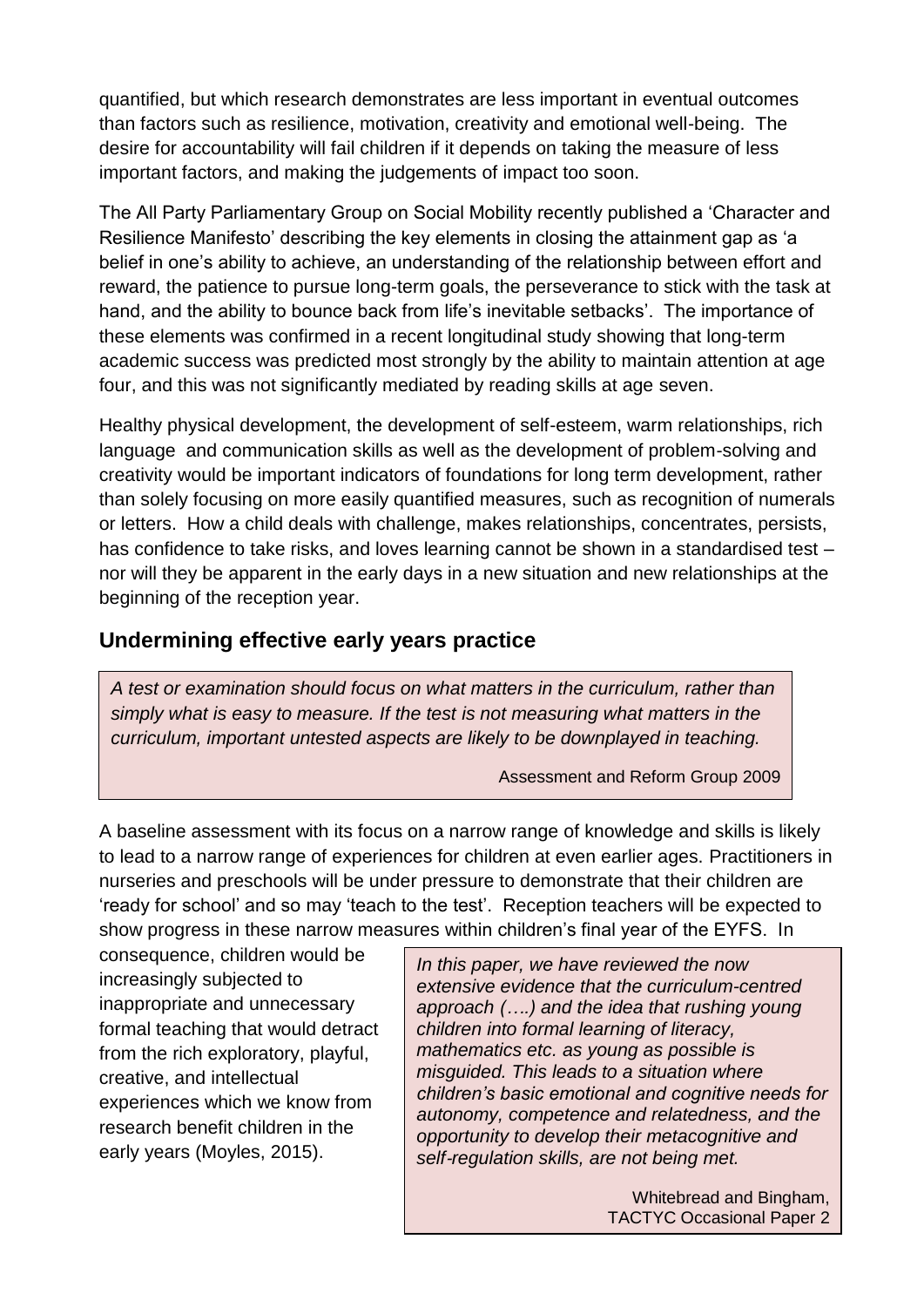Research provides clear messages about practices which best support effective learners, in early childhood and for their futures. The central issue is that the critical attributes of being a confident, resilient learner cannot be directly taught; they must be learned through consistent experiences which enable children to use the characteristics of effective learners. In the early years play and playful experiences offer the richest context for children to meet challenges, take risks, make decisions, solve problems, regroup and bounce back when intentions are not met, build concentration and intrinsic motivation, and think creatively and critically. Alongside secure attachments with key adults, playful interactions are also the context in which children experience and learn about the emotions and perspectives of themselves and others which underpin their progress through life.

Skilful adults who focus on supporting and encouraging children's well-being and capacities as self-regulating learners are essential. Effective support for character and resilience cannot be provided through a narrow focus on curricular targets, but requires the knowledge and understanding of expert practitioners who can establish the conditions for children's growth and respond optimally to individual children moment to moment. These will include rich play and other meaningful learning contexts where children are making choices, solving real problems, and engaging in stretching conversations about their thoughts, feelings, and activities.

### **Undermining home learning environments**

A baseline test intended to support accountability for schools would have ramifications far beyond its use as a data set, and not least of these are the messages that would be given to parents. Parents receiving reports of their child's results may interpret these measures to be the essential markers of their child's progress and predictors of later attainment. This will in turn have an impact on parents' expectations of their child, confidence in the educational system, and understanding of their own significant role in their child's learning.

Early years settings often report that parents are concerned about whether their child is learning what is required to successfully make the transition into school. Partnership discussions between parents and professionals include helping parents to understand how children learn through play, and to recognise the kind of activities and conversations at home that will best benefit their child. Parents who engage with their child in a contingent, supportive and stimulating way in play and real life activities have a profound and lasting positive influence on their child's learning and development (National Literacy Trust, 2001). On the other hand, a strongly directive approach to learning can limit children's confidence and motivation and suppress self-regulation and metacognition. There is a danger that rather than feeling confident to support the unfolding of early literacy and numeracy learning within rich parent-child interactions, parents will feel that they should buy into the narrow skills agenda and push formal learning at home. This risks demotivating children.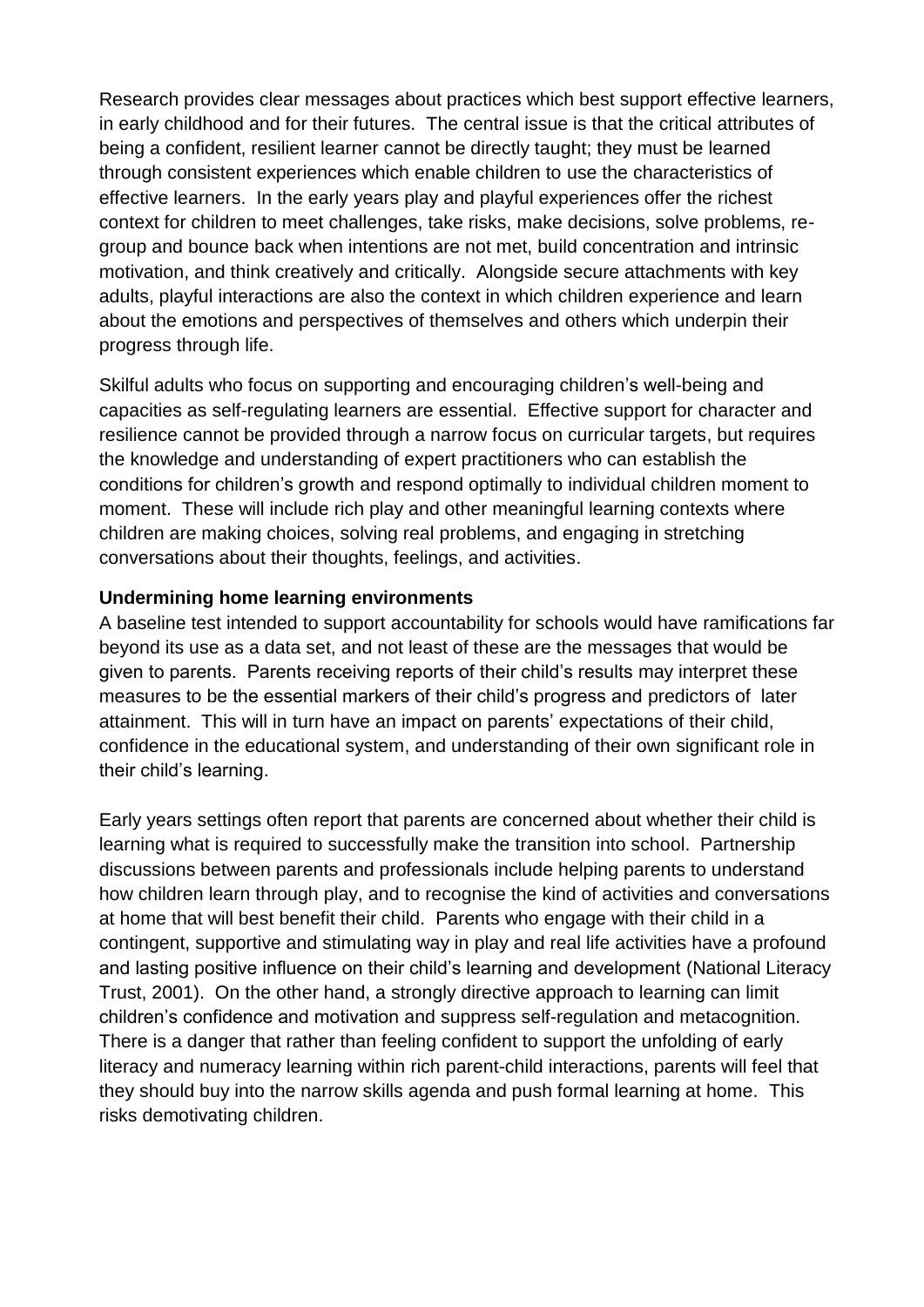# **A better way forward**

From September 2016 schools will have the option of continuing to use the EYFS Profile which will no longer be statutory, and also the option of using one of a number of approved baseline tests. This will lead to an unnecessary diversification of approaches and a move towards unsuitable testing regimes.

Given the negative aspects of employing a baseline test, a far better option would be to maintain use of the EYFS Profile which can form part of a data set for accountability throughout the EYFS and the primary years.

What matters is that data collected should be relevant, and that the process should not distort the breadth and balance of the curriculum. There should be a continuing focus on the prime areas of learning, which remain relevant throughout children's school careers. Summative assessment will be most reliable when based on formative observational assessments over time and across contexts, by practitioners and parents who know the child well.

Most schools already make a summative assessment within the first term of school, to provide information for their planning. This is usually based on the EYFS, with reference to *Development Matters in the Early Years Foundation Stage* (part of which is labelled 'Early Years Outcomes' by the DfE). Most schools already have developed tracking systems to understand children's progress, whether from earlier points in the EYFS for those schools with nursery provision or from the start of the reception year. Teachers already track their pupils' progress termly in relation to the EYFS, differentiating their teaching and approaches to ensure that the children succeed to the best of their abilities and levels of development.

The EYFS Profile continues the approach widely employed in early years settings, using the age-stage bands of *Development Matters in the EYFS* to provide best-fit guidance on whether children's learning and development is typical for their age.

This approach has several advantages over a baseline test, in that the assessment:

- is developed from on-going observational assessment across contexts and over time;
- is contributed to by parents and others who know the child well;
- reflects a child's responses to challenges and embedded skills and knowledge which the child uses independently in a range of situations;
- is holistical in focusing on prime areas (personal, social and emotional development; communication and language; physical development) as well as the specific areas (literacy; mathematics; knowledge of the world; expressive arts and design) and the characteristics of effective learning (playing and exploring, active learning, creating and thinking critically) – therefore building an accurate and useful picture of a child's abilities, interests, dispositions and ways of learning.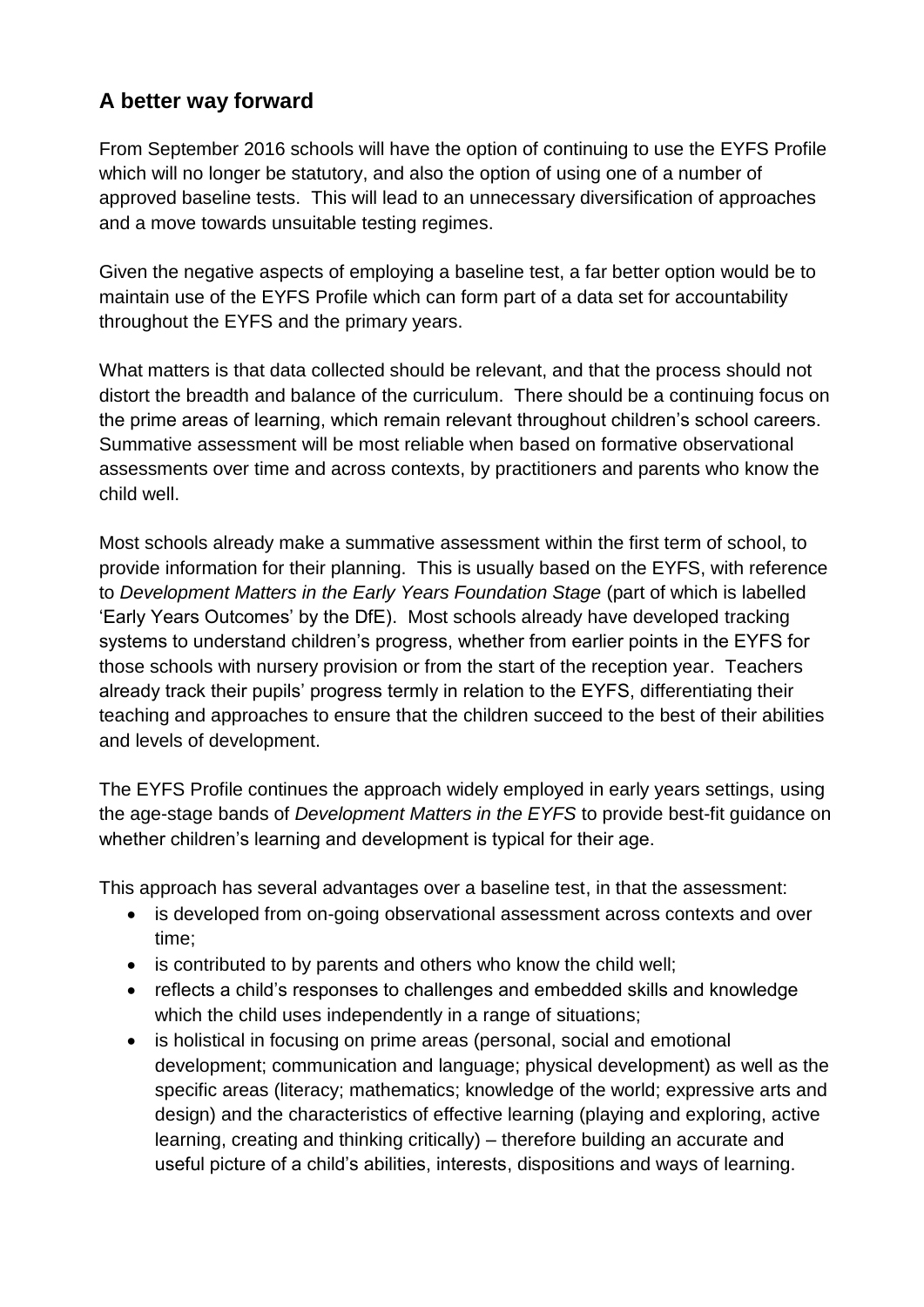### **Data and accountability**

Rather than lose accountability for effectiveness of EYFS provision through adopting a baseline assessment, it is crucial for monitoring effective responses to the two-year-old progress check and impact of the Early Years Pupil Premium that a seamless continuum of principled early years assessment is in place. The broader, best-fit approach to summative assessment can be used very effectively to provide reliable data on children's progress from their starting points, throughout the EYFS and beyond.

Children of any age can be judged to be demonstrating typical levels of learning and development, ahead of their peer group, or at risk of falling behind their peers. This can be tracked throughout a child's time in a setting and lead into the EYFS Profile. The information can be considered at an individual level, and also as a cohort, and can continue to be monitored in this way throughout the primary years. Where a school is very effective in supporting children's progress, the proportion of children falling behind or the degree of delay will be seen to decrease.

While the EYFS Profile represents principled assessment practice, there remain concerns over the level of some of the descriptors which children are expected to meet in order to be considered at a 'Good Level of Development'. Specifically, the literacy and number Early Learning Goals are currently set at an inappropriate and unnecessarily taxing level for children of this age, with the attendant risk of distorting early years teaching in order for children to reach them. A review of these goals and the definition of 'Good Level of Development' would enable more useful data to be generated.

The timing of the assessment is also an issue. As already described, schools do form summative judgements from formative data within a child's first term in school and this can be used as a record of children's starting points. In order to consider the effectiveness of school provision in the primary years following the EYFS, however, a summative judgement should be based not within but at the end of the EYFS.

TACTYC urges consideration of a national data set based on completion of the Early Years Foundation Stage Profile *in the term in which children reach statutory school age*, i.e. the term *after* they reach five years of age. Within the reception year, autumn born children would be assessed in the January and spring born children in the summer term. Summer born children would not be assessed until later in the autumn term when they enter Year 1. This would result in more equitable and accurate judgements at a coherent stage of primary education. This would also support better transitions into Key Stage 1 as Year 1 teachers would be familiar with the Profile, and thus better informed about the pupils that enter their class from the reception year.

## **Beyond data**

Hard numerical evidence of children's progress can shed useful light on effectiveness judgements of a school or early years setting. It is not, however, sufficient, and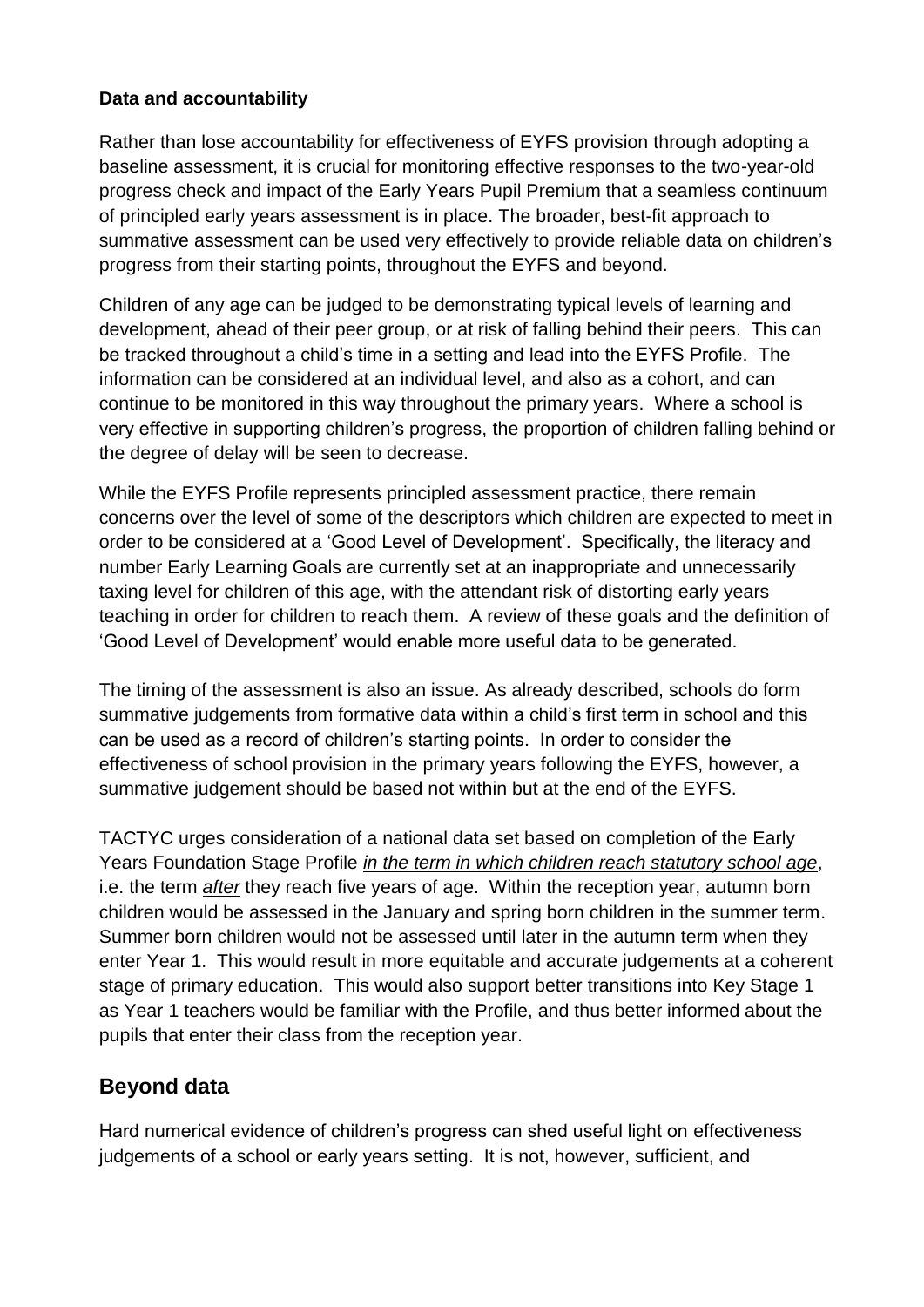attainment data alone should not determine judgements of school quality. The time span is too short for the impact of many aspects of children's developing capacities to be revealed.

There is a tension between assessment systems designed to

- 1. test cohort level attainment against standardised criteria
- 2. reveal and feedback on individual children's developmental and learning with the aim of supporting further learning and development.

The key stated purpose of the proposed baseline assessment is to achieve aim 1, but it will also be used as if it meets the needs of 2. We are clear that it will not achieve aim 1 adequately, while its use for aim 2 is likely to be particularly harmful.

It would be particularly unfortunate if the data-driven judgements applied to a school as a whole are driven downwards to confine the experiences of the youngest children and pedagogy within the EYFS. There are currently separate Ofsted evaluation approaches for the EYFS in private, voluntary and independent (PVI) settings compared to those in schools – and the PVI inspectors are operating under a framework more appropriate for the early years. Data does not drive the judgement, but rather:

'The main evidence comes from inspectors' direct observations of the way in which children demonstrate the key characteristics of effective learning:

- playing and exploring
- active learning
- creating and thinking critically

and their evaluation of how practitioners' teaching facilitates children's learning.

Direct observation should be supplemented by a range of other evidence to enable inspectors to evaluate the impact that practitioners have on the progress children make in their learning. Such additional evidence should include:

- evidence of assessment that includes the progress of different groups of children:
	- **assessment on entry, including parental contributions**
	- two-year-old progress checks (where applicable)
	- on-going (formative) assessments, including any parental contributions
	- the Early Years Foundation Stage Profile (where applicable) or any other summative assessment when children leave
- evidence of planning for children's next stages of learning based on staff assessment and a secure knowledge of the key characteristics of learning and children's development

*Evaluation Schedule for Inspections of Registered Early Years Provision, Ofsted September 2014*

Accountability of schools and early years settings is an important matter. Services are accountable for using public funds effectively, and they are also accountable to their communities, to families, and most importantly to the children they serve. Assessment practices must be appropriate and embedded within a pedagogy that best reflects that responsibility.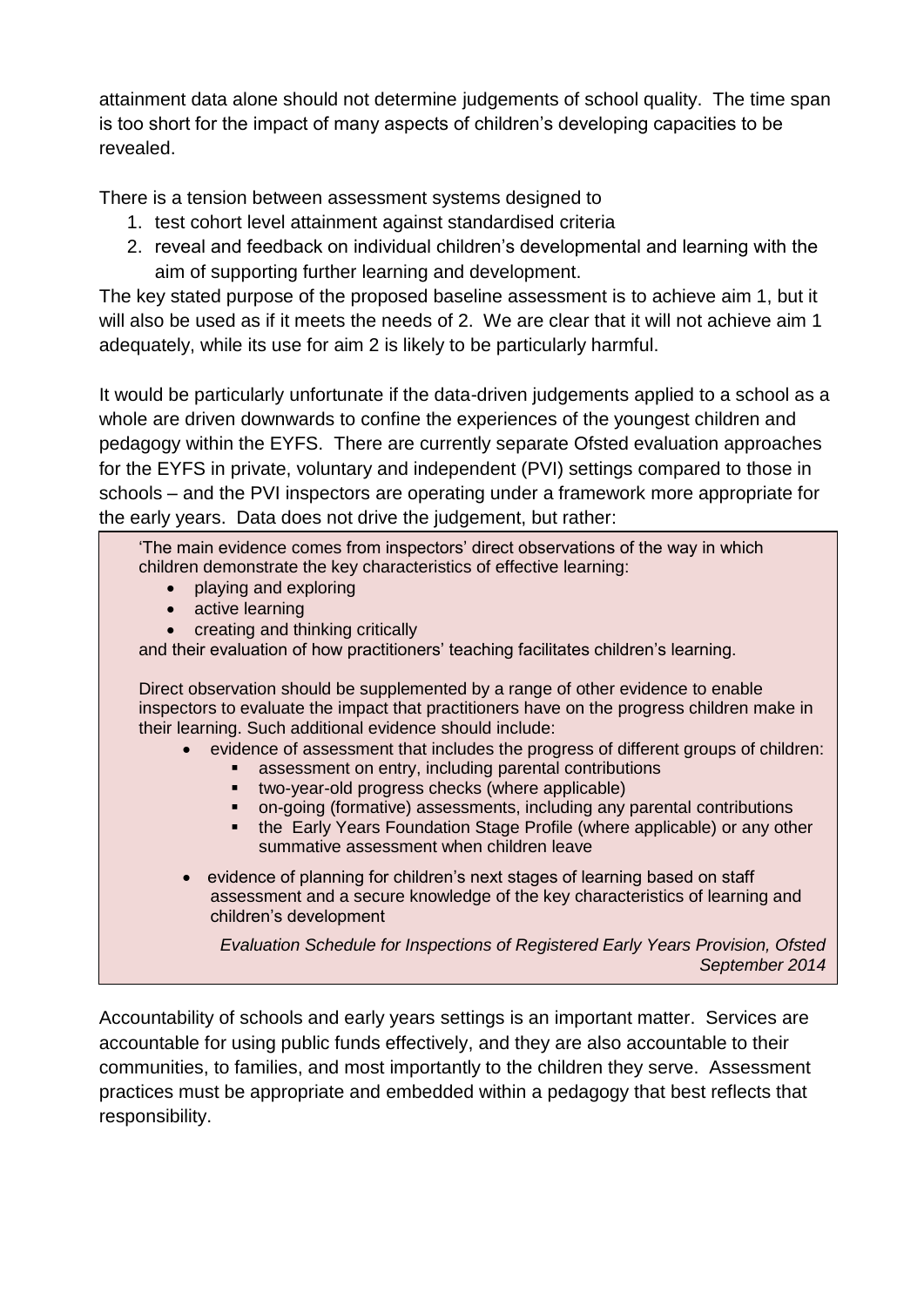### **Recommendations**

- All summative assessment approaches in the EYFS should be appropriate to such young children, based on formative observational assessment across contexts including play and children's self-initiated activities, over time, carried out by people the children know well, and including parents' perspectives.
- Summative assessment should include the prime areas of personal, social and emotional development; communication and language; and physical development.
- Summative and formative assessments should reflect the ways children learn, motivation, self-regulation and resilience such as through reference to the EYFS characteristics of effective learning.
- Schools should develop data tracking systems based on holistic, principled formative and summative assessment rather than standardised baseline tests.
- Ofsted should develop inspection systems that take account of a wider range of evidence of school effectiveness.
- The Early Learning Goals, particularly for literacy and mathematics, should urgently be reviewed.
- The definition of 'Good Level of Development' should be reviewed.
- A national data set should be developed based on an EYFS Profile completed in the term in which children reach *statutory* school age, i.e. the term *after* they reach five years of age.
- Children who do not reach a good level of development as measured by the EYFS Profile should continue to benefit from the approach to curriculum and pedagogy required in the EYFS.
- A system designed purely to test cohort or school level attainment should not be used for individual feedback on a child's learning and development. Instead, an approach which can reconcile the two purposes for assessment is needed.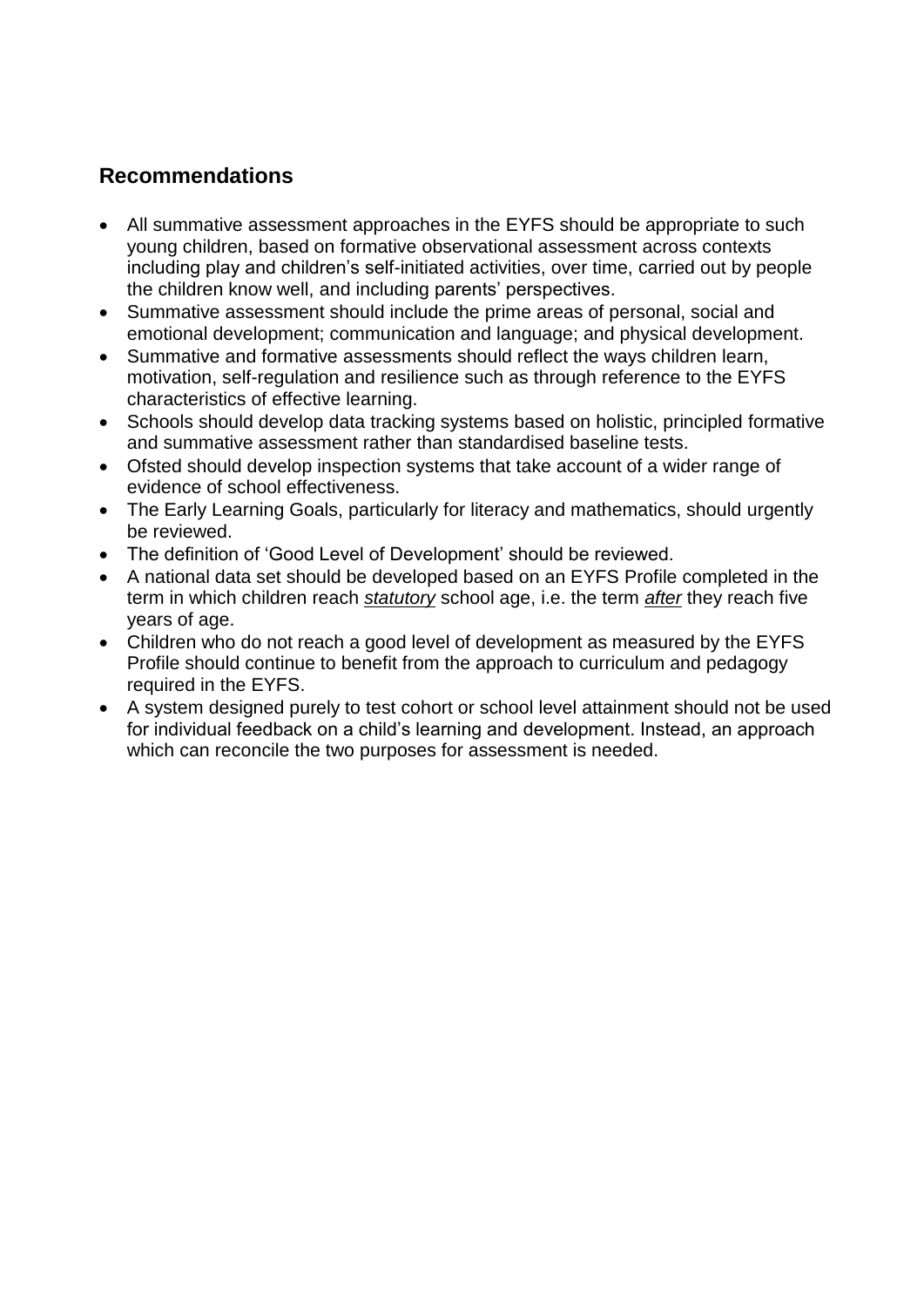Ahlberg, A. and H. Lenz Taguchi. 2005. *Listening as Pedagogical Tool: Ethics and Democracy in Education Work*. Stockholm: Liber.

- Bodrova, E., & Leong, D. J. (2007) *Tools of the mind: The Vygotskian approach to early childhood education (2nd Ed)*. Upper Saddle River, NJ: Prentice-Hall.
- Carruthers, E. & Worthington, M. (Second Edition, August 2006) (Second Edition). *Children's Mathematics: Making marks, making meaning.* London: Sage Publications.
- Goswami, U. and Bryant, P. (2007) *Children's Cognitive Development and Learning*  (Primary Review Research Survey 2/1a), Cambridge: University of Cambridge Faculty of Education.

Literacy Trust (2001) Achievement: The research evidence and the way forward. Available online at: [http://www.literacytrust.org.uk/assets/0000/0423/Parental\\_involvement\\_2001.pdf](http://www.literacytrust.org.uk/assets/0000/0423/Parental_involvement_2001.pdf)

Mansell, W., James, M. & the Assessment Reform Group (2009) Assessment in schools. Fit for purpose? A Commentary by the Teaching and Learning Research Programme. London: Economic and Social Research Council, Teaching and Learning Research Programme.

McLelland, M.M., Acock, A., Piccinin, A., Rhea, S.A., Stallingsal, M. (2013) 'Relations between preschool attention span-persistence and age 25 educational outcomes', *Early Childhood Research Quarterly*, Volume 28, Issue 2, 2nd Quarter 2013, Pages 314–324.

Moyles, J. (2015) The Excellence of Play (4edn). Maidenhead: Open University Press/McGraw Hill.

National Council for Curriculum and Assessment (2008, p.4) *Aistear: The Early Childhood Curriculum Framework; Supporting early learning and development through formative assessment, Executive summary.* Dublin, Ireland: NCCA

National Literacy Trust (Robin Close) (2001) Parental Involvement and Literacy. London: NLT.

Pramling Samuelson, I., and U. aurit\on. 1997. *To Learn as Six Year Old – A Systematic Review*. Stockholm: Swedish National Agency for Education.

Ryan, R. M. and Deci, E. L. (2000) Self-determination theory and the facilitation of intrinsic motivation, social development and well-being. *American Psychologist, 55, p.*68–78.

Schweinhart, L. J., & Weikart, D. P. (1997). *Lasting differences: The HighScope Preschool Curriculum Comparison study through age 23* (Monographs of the HighScope Educational Research Foundation, 12). Ypsilanti, MI: HighScope Press.

Suggate et al 2012 ; CfBt (2010) *Effective early childhood education programmes: a best-evidence synthesis.* Available online at: [http://cfbt.hs.llnwd.net/e1/~/media/cfbtcorporate/files/research/2010/r-early-childhood](http://cfbt.hs.llnwd.net/e1/~/media/cfbtcorporate/files/research/2010/r-early-childhood-programmes-synthesis-2010.pdf)[programmes-synthesis-2010.pdf](http://cfbt.hs.llnwd.net/e1/~/media/cfbtcorporate/files/research/2010/r-early-childhood-programmes-synthesis-2010.pdf) (accessed 12 September, 2014).